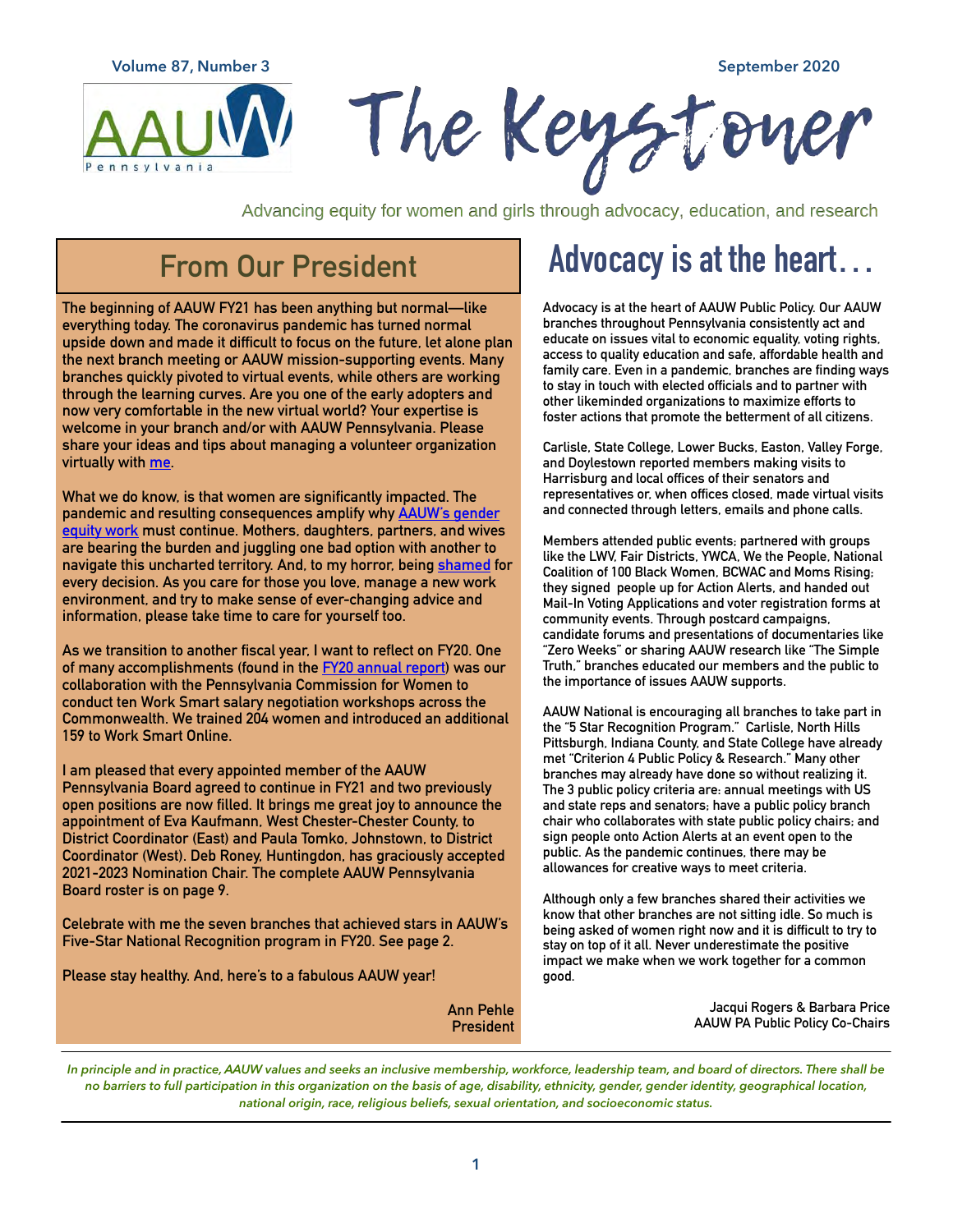**AAUW was in the national news recently—and not for the best of reasons. Click [here](https://www.thelily.com/how-many-women-of-color-have-to-cry-top-feminist-organizations-are-plagued-by-racism-20-former-staffers-say/?tid=more_from_lily) to read the article. An excerpt from the email sent to state and branch Presidents from Julia Brown, Board Chair and Malinda Gaul, Board Vice Chair is included below.** 

**On behalf of the AAUW board, we are committed to continuing our own growth, while leading AAUW to become more equitable and inclusive.** 

**At the same time, we want to remind you of the progress we've made together in the following areas:**  •**Among our 2019-20 AAUW Fellows and grantees, 66% are women of color. Our largest and oldest program has funded more than 13,000 women to pursue graduate school education, many of whom are luminaries in studies of gender, race and intersectionality.** 

•**Our Work Smart and Start Smart salary negotiation programs also serve diverse audiences. We have a wide range of partners and programs, including a robust career initiative with Historically Black Colleges and Universities (HBCUs) students, faculty and alumni, thanks to our Coca-Cola Foundation support.**  •**Fifty-two percent of our staff and 30% of our leadership are people of color. Our member-elected national board** 

**has three women of color currently. AAUW places great value in having diverse perspectives in prioritizing our projects.** 

**Yet there is more we must do. That's why I'm challenging you to reflect on what you can do as AAUW members individually and collectively — to make a difference. For example, you have the power to reimagine what it means to be an AAUW member, beginning with our educational degree requirement. As we strive to be inclusive of all women's lives and experiences, the time has more than come to let go of this unnecessary prerequisite while continuing to embrace education as a central and lasting part of our mission.** 

**It's not enough for AAUW to denounce racism; we must take real, sustained and measurable actions to be the change we want to see in the world. And I know we all want a world where every voice is heard and every person is valued.** 

# THE AAUW SARE PROGRAM

#### **Five Star Recognition Program**

**The [Five Star Recognition Program](https://www.aauw.org/resources/member/initiatives/5-star-program/) celebrates the efforts of AAUW states, branches and other affiliated AAUW organizations as they continue to advance gender equity on the community, state and national levels. Affiliates can earn national recognition through five major focus areas:** 

- $\sum$ **Advancement by supporting the greatest needs fund or one of the strategic plan's focus areas;**
- **Communications & External Relations by using web and social media that feature Work Smart Online;**
- **Programs that align with the strategic plan;**
- **Public Policy & Research by moving AAUW's Public Policy agenda forward; and**
- $\sum$ **Governance & Sustainability by ensuring effective leadership succession and strategic plan alignment.**

**AAUW Pennsylvania is participating. Is your branch?** 

**Learn more about the program [here.](https://www.aauw.org/resources/member/initiatives/5-star-program/) Hear from [two](https://www.aauw.org/resources/member/initiatives/5-star-program/)  [branches,](https://www.aauw.org/resources/member/initiatives/5-star-program/) AAUW Marin (CA) and AAUW Northeast Tarrant County (TX), that achieved Five Stars, about their experiences with Five Star and how it has impacted their work in gender equity.** 

> **Ann Pehle (Carlisle) President**

#### **Pennsylvania Stars**



**5 STARS** 

#### **Congratulations for Achieving**



**Program; Advancement; Communications & External Relations; Public Policy & Research; Governance & Sustainability**



#### **4 STARS**

**North Hills Pittsburgh Program; Advancement; Communications & External Relations; Public Policy & Research**

**3 STARS** 

**Carlisle** 

**Program; Advancement; Communications & External Relations** 

**Indiana County** 

**Program; Advancement; Public Policy & Research Lansdale** 

**Program; Advancement; Communications & External Relations 1 STAR** 



**Easton** 

**Communications & External Relations Harrisburg Communications & External Relations**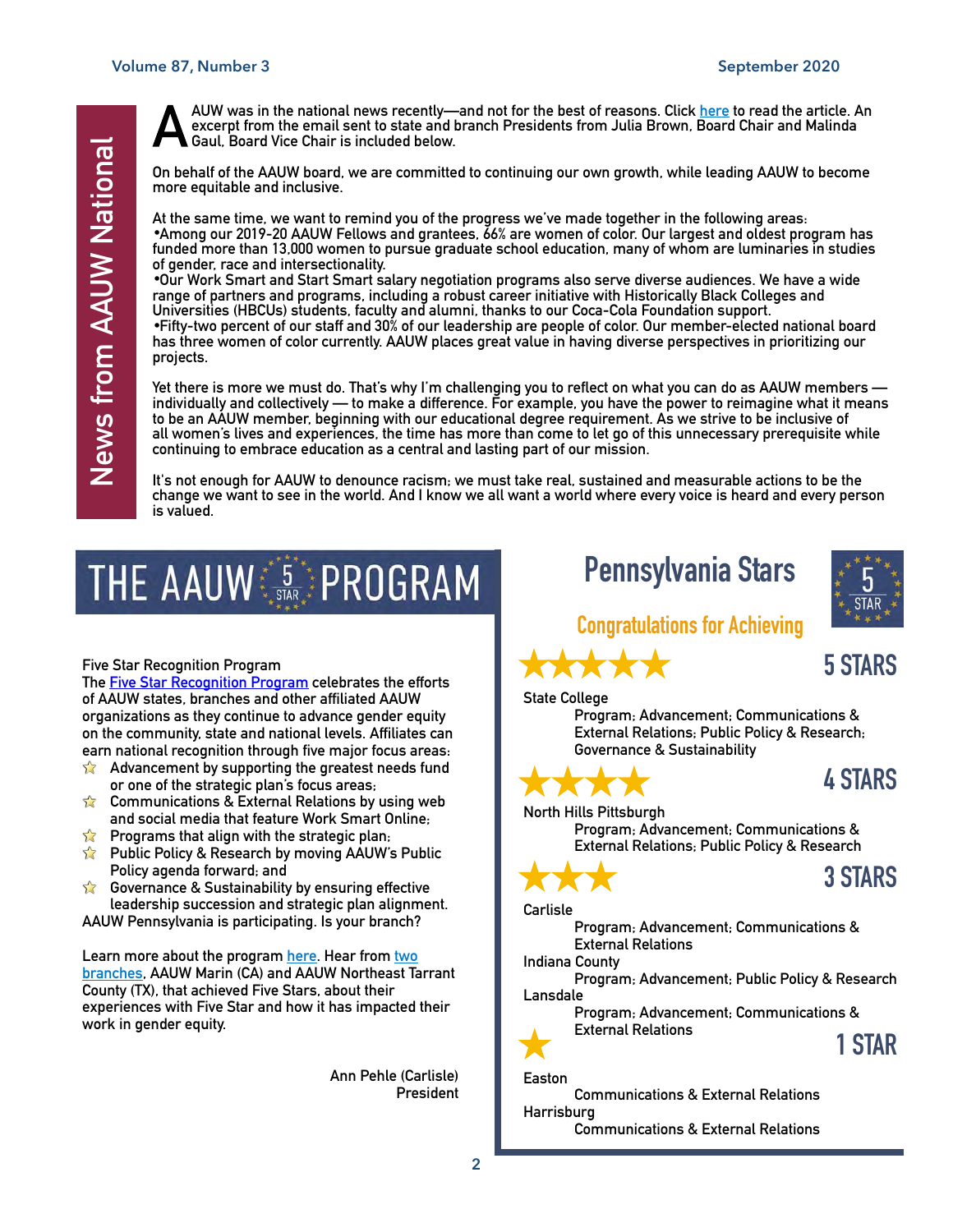### **Eliminate Pennsylvania's Digital Divide**

**While many Pennsylvanians have comfortable access to computers and internet connectivity, others have a very different reality. The great Digital Divide looms ominously over the Commonwealth and the nation, defining the haves and have nots, ensuring a lack of educational equity for our youth.** 

**The COVID pandemic has highlighted the importance of online access to just about every facet of everyday life. In fact, the majority of us identified internet access as essential during quarantine [\(Pew Research Center, April 2020\)](https://www.pewresearch.org/internet/2020/04/30/53-of-americans-say-the-internet-has-been-essential-during-the-covid-19-outbreak/). Nowhere has this hit closer to home than with the education of our children.** 

**Some of Pennsylvania's most financially deprived school districts and those located in rural areas of the Commonwealth were dramatically impacted by pupils' inability to connect online. With discrepancies in infrastructure, pricing, and download speeds, many of the regions in our state lack an easy internet connection. As a result, emergency measures this spring required school districts to set up temporary hot spots to alleviate connectivity issues. Unfortunately, internet providers were not quick to respond with free or low-cost internet access to families with school-age children, rendering the emergency work by some school districts almost in vain.** 

**While the ability to connect is one dimension of the problem, learner characteristics and availability of online resources compound the issue. A recent report titled [Considerations for](https://ies.ed.gov/ncee/edlabs/regions/midatlantic/pdf/ReopeningPASchools.pdf)  [Reopening Pennsylvania Schools](https://ies.ed.gov/ncee/edlabs/regions/midatlantic/pdf/ReopeningPASchools.pdf) found online classes less effective than in-person classes for most students, with even greater loss of learning for African American and Hispanic students. Moreover, all students positively benefit from some degree of real-time instruction and interaction with the teacher; this is particularly true for students from low-income households. In addition, the report notes that student engagement is an important component of virtual learning.** 

**With the high probability of school closures during the 2020-21 school year, teachers are spending the summer preparing to lead virtual classrooms. All districts received Federal CARES Act funds. These dollars can be used for teachers' professional development as they prepare themselves to deliver remote learning.** 

**If, and when, the next school shut down occurs, Pennsylvania must advocate for and support our teachers so they can focus on educating their students rather than struggling with technology and connectivity issues. Let's put an end to the Commonwealth's Digital Divide.** 

> **Carol L. Hodes (State College) Chair, Education Sub-Committee Cindy Hall (State College) Branch Co-President**

**AAUW State College, Education Sub-Committee** 

### **AAUW Funds Need You**

**Tired of the summer doldrums? Interested in making a difference for women and girls and/or in helping your branch work toward the Advancement Star of the Five-Star Program? Give to AAUW Funds!** 

**First, our sincere thanks go out to the many generous donors (branches and individuals) who contributed to AAUW Funds in calendar year 2019. As you may have already seen in the Yearbook or on the AAUW-PA website, PA raised \$68,748.98 for AAUW Funds! Congratulations and THANK YOU!**

**Keep up the good work!** 

**To donate individually or as a branch, please consider making your donation to AAUW's Greatest Needs Fund (#9110). This fund provides opportunities for AAUW to act on our mission when and where it is needed. Through this fund, you are also contributing to initiatives so many of us care about: our research initiatives, our advocacy efforts, and our development of new leadership talent.** 

**There are other strategic priorities to which you can also donate: Education and Training Fund (#4450), Leadership Fund (#4452), and Economic Security Fund (#4449). For more information about these funds, see [https://](https://www.aauw.org/resources/member/governance-tools/state-branch/how-to-support-aauw-through-fundraising/) [www.aauw.org/resources/member/governance-tools/](https://www.aauw.org/resources/member/governance-tools/state-branch/how-to-support-aauw-through-fundraising/) [state-branch/how-to-support-aauw-through-fundraising/](https://www.aauw.org/resources/member/governance-tools/state-branch/how-to-support-aauw-through-fundraising/)  You can make a donation of any amount online at [https://](https://ww2.aauw.org/donate-gift-new/) [ww2.aauw.org/donate-gift-new/.](https://ww2.aauw.org/donate-gift-new/)** 

**If you wish to pay by check, mail your donation (with your preferred fund on the memo line) to: AAUW Development Department, P.O. Box 98045, Washington, DC 20090-8045. Contributions to AAUW at the national level are fully taxdeductible.** 

> **Deb Roney (Huntingdon) AAUW Funds Chair**

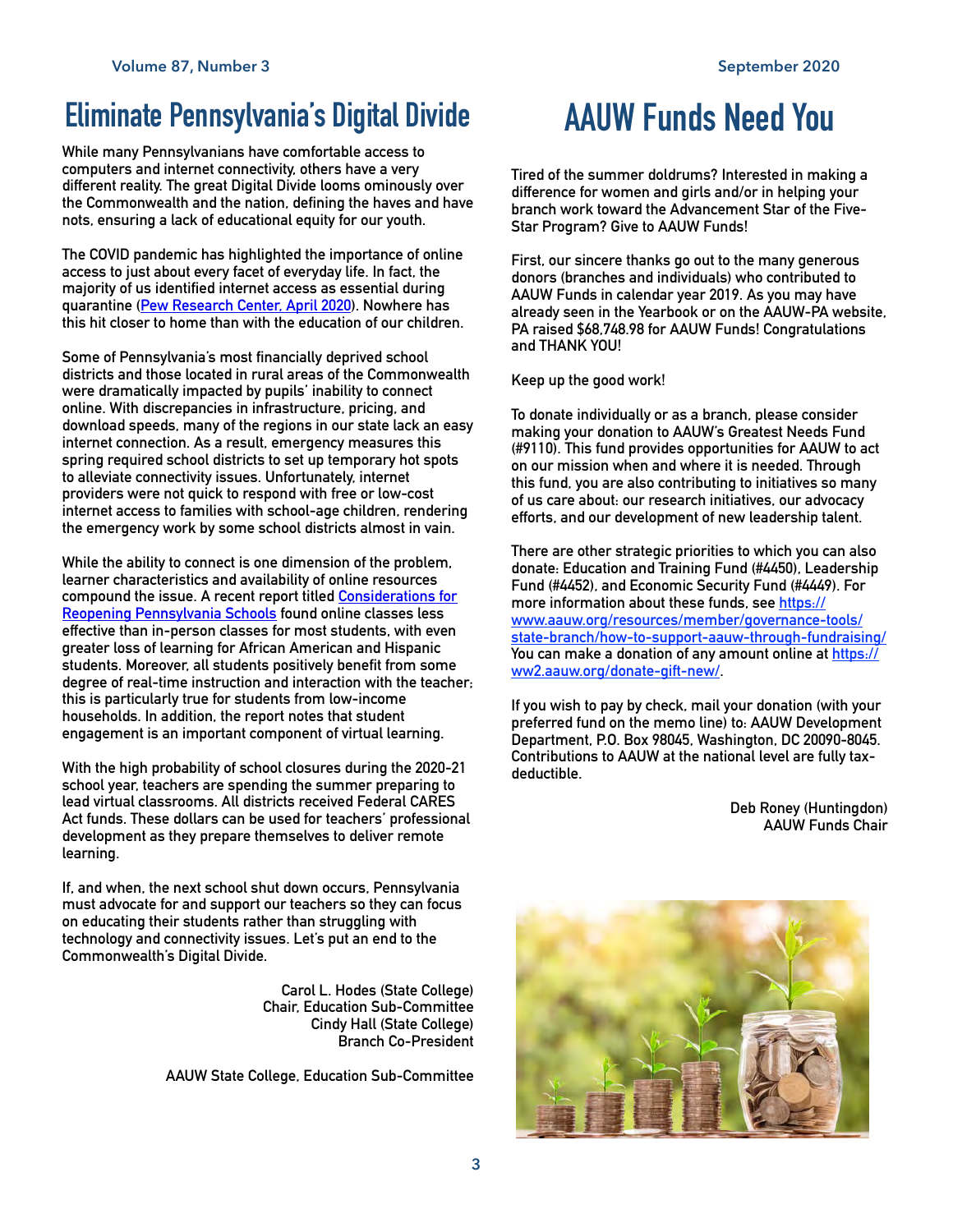#### **AAUW Fellowship and Grant Winners in PA**

**Women in PA are doing great work using our donations to AAUW! This year over 200 awards totaling \$3.5 million in funding were given out.** 

**As we have come to expect, Pennsylvania continues to have a strong share of the winners of our national fellowships and grants for further education, research initiatives, and community action. Listed below (and on the AAUW-PA website) are the 2020-21 recipients in Pennsylvania.** 

**If any of these winners are in your area, consider inviting them to talk about their work at one of your branch meetings (even, or maybe especially, if that meeting is online). To connect with a fellowship or grant recipient, please contact AAUW at 800.326.AAUW (2289) or fellowships@aauw.org.** 

For more information about all our fellows and grantees, check out the directory of recipients back to 2004-05: [https://](https://www.aauw.org/resources/programs/fellowships-grants/directory-of-recipients-sponsors/) **[www.aauw.org/resources/programs/fellowships-grants/directory-of-recipients-sponsors/](https://www.aauw.org/resources/programs/fellowships-grants/directory-of-recipients-sponsors/)** 

**For more information about our seven grant and fellowship programs, go to [https://www.aauw.org/resources/programs/](https://www.aauw.org/resources/programs/fellowships-grants/) [fellowships-grants/.](https://www.aauw.org/resources/programs/fellowships-grants/)** 

**Deb Roney (Huntingdon) AAUW Funds Chair**

| Name                     | Program                                                                          | Institution                             | <b>Field of Study or Project</b>                                    |
|--------------------------|----------------------------------------------------------------------------------|-----------------------------------------|---------------------------------------------------------------------|
| <b>Kasey Campbell</b>    | American Fellowship, Ph.D.                                                       | <b>Lehigh University</b>                | <b>Polymer Solid Lubricant Tribology</b>                            |
| Mireille Rebeiz          | American Fellowship, Publication Grant                                           | <b>Dickinson College</b>                | <b>Francophone Literature</b>                                       |
| <b>Robin Zwier</b>       | American Fellowship, Ph.D.                                                       | University of Pittsburgh                | <b>Communication: Rhetoric</b>                                      |
| Alexsa Purnell           | Career Development, M.P.S.                                                       | Pennsylvania State<br><b>University</b> | <b>Human Resources and Employment</b><br><b>Relations</b>           |
| Kate Pendlebury          | <b>Community Action Grant</b>                                                    | <b>YWCA Greater Pittsburgh</b>          | LaunchPad                                                           |
| Shriti Priya             | International Fellowship, M.S. Electrical and<br><b>Computer Engineering</b>     | <b>Carnegie Mellon University</b>       | Machine Learning, Signal Processing,<br>and Artificial Intelligence |
| Devika Shanbhag          | International Fellowship, M.S. Computer<br>Engineering                           | <b>Carnegie Mellon University</b>       | <b>Computer Engineering</b>                                         |
| Jennifer Carter          | Research Publication Grant in Engineering,<br><b>Medicine, and Science Grant</b> | <b>Susquehanna University</b>           | <b>Physics: Exoplanet Science</b>                                   |
| <b>Corinne Kiessling</b> | Research Publication Grant in Engineering,<br><b>Medicine, and Science Grant</b> | King's College                          | <b>Biology: Behavioral Neuroscience</b>                             |

### **AAUW Pennsylvania members serving on AAUW national committees**

**AAUW Pennsylvania is well represented on AAUW national committees. Thank you for volunteering at the national level.** 

> **Linda Tozier, North Hills Pittsburgh -- Advancement Barbara Price, Lower Bucks – Co-Chair, Public Policy Susan Nenstiel, Allentown – Audit Paula Tomko, Johnstown – Governance Cindy Hall, State College – Nomination (alternate)**

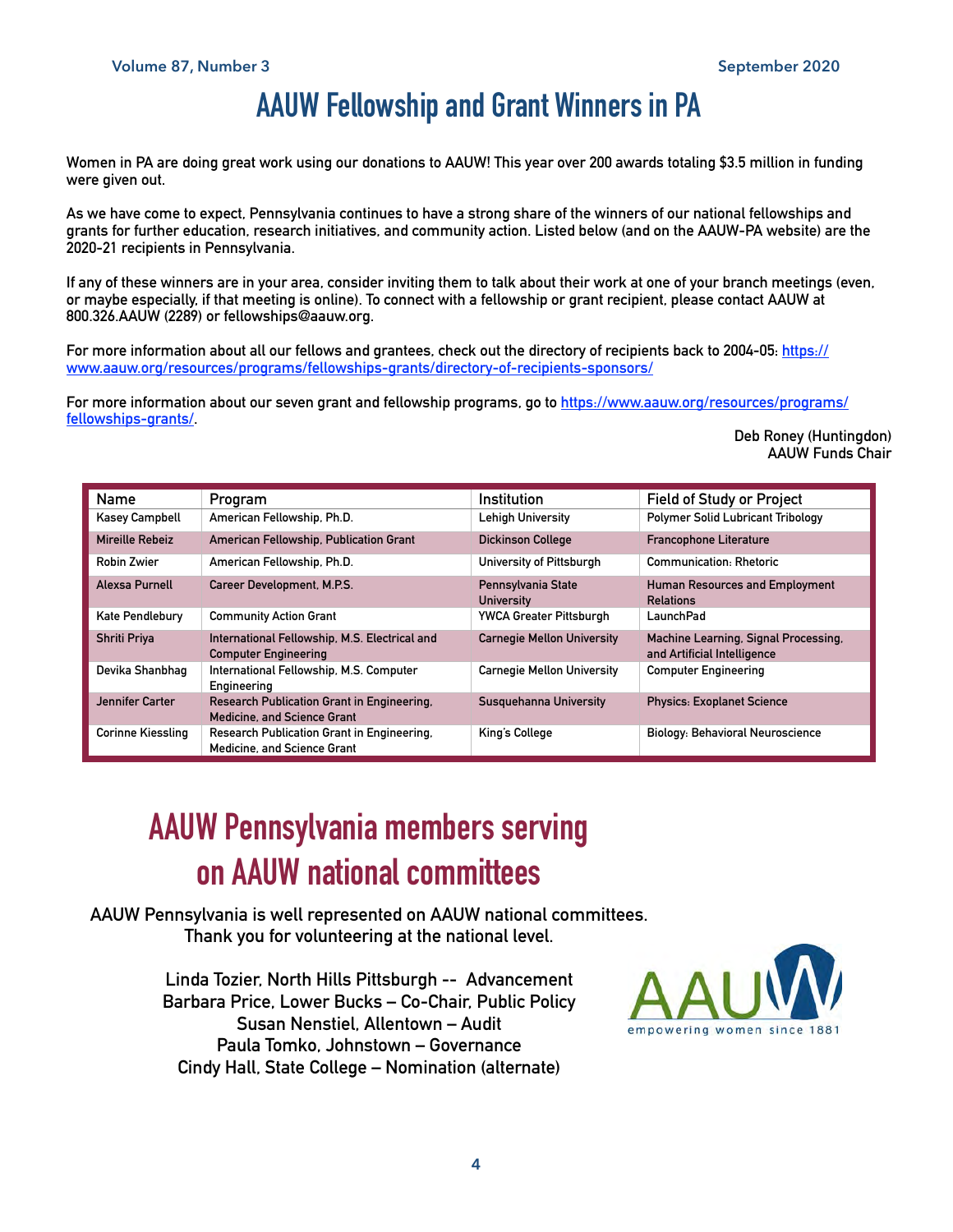## **From the Branches INTER-BRANCH DIVERSITY STUDY GROUP "GOES" TO HARRISBURG**

**On July 15th, members of the Bethlehem-Easton interbranch study group, Diversity: Deeds and Dialogue, joined other AAUW-PA members participating in a webinar conversation with Pennsylvania's First Lady Frances Wolf led by AAUW-PA Public Policy Chair, Barbara Price.** 

**During the conversation, Mrs. Wolf mentioned her interest in the issue of women and the criminal justice system, particularly that of reentry. In the Q & A box, D:DD co-chair, Randi Blauth thanked the first lady and the governor for their work and recognition of the problems women face upon reentry to our communities. Randi also mentioned that our group had studied many of the issues and had worked, in a limited capacity, with groups in the Lehigh Valley working for change. At that time, Mrs. Wolf expressed an interest in what we had done and said she'd be in touch. The very next day, her Chief of Staff, Jen Wilburne, contacted us to schedule a conversation with her and Executive Staff Assistant, Madeline Williams.** 

**A week later, many from our inter-branch study group "went" to Harrisburg via Zoom.** 



**Mrs. Wolf's staff and the D:DD shared an energizing and fruitful discussion. We spoke of the barriers to safe housing, jobs, job training, transportation, safety, mental health and domestic violence. We noted the importance of quality training and high expectations for all employees in the criminal justice prison/jail system and stressed that probation officers must understand the obstacles put in front of these women. The recidivism rate of 15% is largely due to these obstacles. In addition, we spoke of cash bail reform. Woman risk losing their jobs, housing, and custody of their children because they cannot pay pretrial cash bail. They then end up in jail before they have a trial.** 

**As the conversation ended, we all agreed to keep in touch. The Diversity: Deeds and Dialogue study group is grateful for the opportunity to work with Mrs. Wolf and her staff.** 

**Randi Blauth (Easton-Bethlehem)**

**5**



### **Fund NCCWSL Grants for May 26-28, 2021 at College Park, MD**

**AAUW-PA will be awarding four NCCWSL grants for 2021. Additionally AAUW-PA is offering the option for branches to support NCCWSL (National Conference for Collegiate Women Student Leaders) grant recipients through donations to the state. You can send your funds to AAUW-PA in increments of \$500 and the state will use these funds to support a Pennsylvania student through our application process. Donations can be from a single branch or combined branches but must be in increments of \$500. If you choose this option, your branch will not get credit as a branch from national for a donation to NCCWSL, as the funds will go from the state to the student directly and not through national AAUW.** 

**Branches interested in this option should contact state C/U Liaison Peggy Schmiedecke at [aauwpacu@gmail.com](mailto:aauwpacu@gmail.com) Funds need to be received by the state no later than February 1, 2021.** 

**For more information on NCCWSL 2021 go to [https://](https://www.aauw.org/resources/programs/nccwsl/agenda/) [www.aauw.org/resources/programs/nccwsl/agenda/](https://www.aauw.org/resources/programs/nccwsl/agenda/)**

### **PA College/University Student Affiliate New Programs Coming for 2020-2021**

**AAUW—PA is funding two new programs to assist AAUW Student Organizations and student affiliate AAUW members. Many student fundraisers were canceled this spring due to the challenges of COVID-19 and this fall semester looks equally challenging for many campuses.** 

- **• An Impact Mini-Grant to start or continue advocacy or equity service projects that support AAUW's mission.**
- **• A Flexible Fund to assist Student Organization Advisors with award/grant funds to recognize leadership or help with assistance with mini-grants for books.**

**Information will be coming out to C/U Partner Institutions, C/U PA Branch Liaisons, and Branch Presidents providing more details for these programs.** 

> **Peggy Schmiedecke (North Hills Pittsburgh) AAUW-PA College/University Liaison**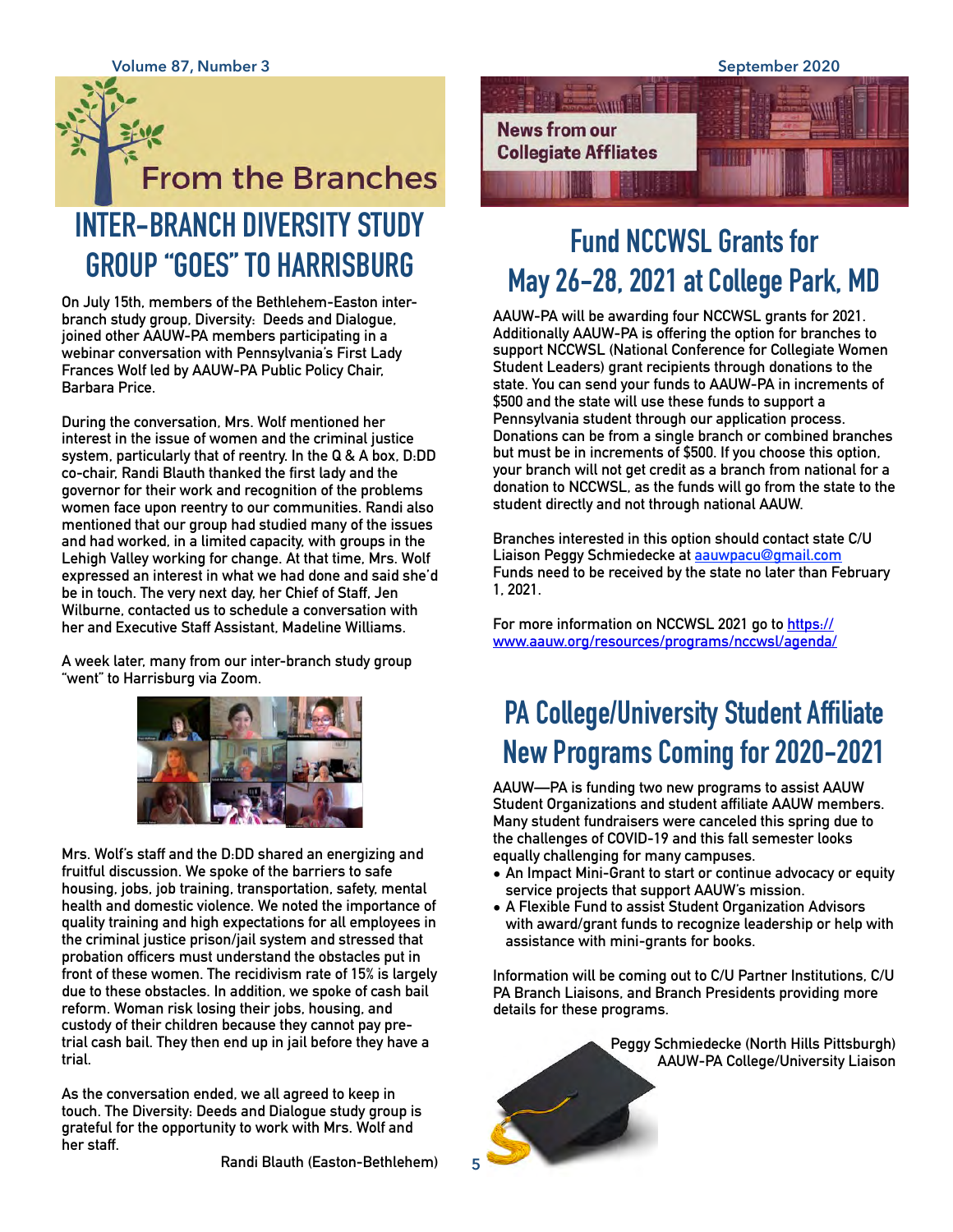#### **Membership is Everyone's Business**

**While the AAUW fiscal year FY21 began on July 1st, September marks the beginning of a new programming year for all returning members and those potential members we want to engage.** 

**This September is very different for branch/affiliates, in that they will be holding virtual meetings. It is extremely important to keep members informed because it gives value to their AAUW membership. Virtual meetings do not replace actual meetings, dinners or events. But communication lets your members know that you care about them.** 

**Branch newsletters keep members informed and they are great recruitment tools. Is your branch website upto-date? What does it reveal about the priorities and activities of your branch/affiliate? Because many are working from home, tech savvy younger women are searching the web to find exciting ways both to promote equity and feel connected to like-minded women. Plan to hold ZOOM meetings that generate enthusiasm for AAUW's mission. And be sure to advertise these meetings on your web site, including an email address for interested women to request a ZOOM invitation to participate.** 

**AAUW has discontinued the Give-A-Grad-A-Gift program, effective June 30, 2020. However Shape the Future remains a very effective way to encourage prospective members to join AAUW. Any meeting can serve as a STF event if it is open to the public. Any person joining at a STF event pays one-half national and one-half state dues.** 

**The AAUW-PA Board will continue to recognize both individual members and branch affiliates this year. Applications for Outstanding Woman and Member Making a Difference candidates will be posted on our state website by November 1st. Applications must be sent to me by February 15th. We also will be honoring all branch affiliates which have increased and maintained their membership numbers between February 1, 2020 and February 1, 2021.** 

> **Linda Tozier (North Hills Pittsburgh) Membership Vice President**



### *SIGNIFICANT BRANCH/ AFFILIATE ANNIVERSARIES*

*July 1, 2020 to June 30, 2021*

**State Colege (April 22, 1916) 105 yeas Bradfod (April 16, 1921) 100 yeas Haisbug (1921) 100 yeas Easto (June 22, 1926) 95 yeas Pocoo Area (April 2, 1926) 95 yeas Washingto (Decembe 14, 1925) 95 yeas Indiana Conty (May 5, 1936) 85 yeas NEMCO (Noembe 13, 1945) 75 yeas Noth Hills Pitsbugh (Noembe 19, 1970) 50 yeas**



### **State Meetings**

**Purple Sashes and Persistent Women, the 2020 state convention, was canceled. But you can watch the [recording](https://us02web.zoom.us/rec/play/75QlIuCs-m03HtHAswSDBvV8W47sfK2s1yZI_6cPz0qxUHFVOlumMuBBZ-c4DS3_ETqluCR7USHgH27W) of our first webinar featuring one of the convention's planned speakers, A Conversation with Frances Wolf, First Lady of Pennsylvania.** 

**You can also watch the [recording](https://aauw-pa.aauw.net/) of Voting in Pennsylvania: 2020 and Beyond with Suzanne Almeida, Interim Executive Director, Common Cause Pennsylvania. She will share updates on all the voting topics relevant today — redistricting reform, mail-in voting, and the November 3rd general election.** 

**Planning just began for the 2022 state convention. Send topic and content suggestions to [Lee Wolfe](mailto:aauwpapvp@gmail.com), Program VP.** 

**The three District Coordinators are discussing holding virtual District Meetings this fall. Watch for more information emailed from [aauwpainfo@gmail.com.](mailto:aauwpainfo@gmail.com)** 

**Planning is underway for Summer Retreat in July 2021. Fingers crossed we will be able to meet in-person. Dates, venue are being discussed, but we are simultaneously planning how to pivot to online if needed.**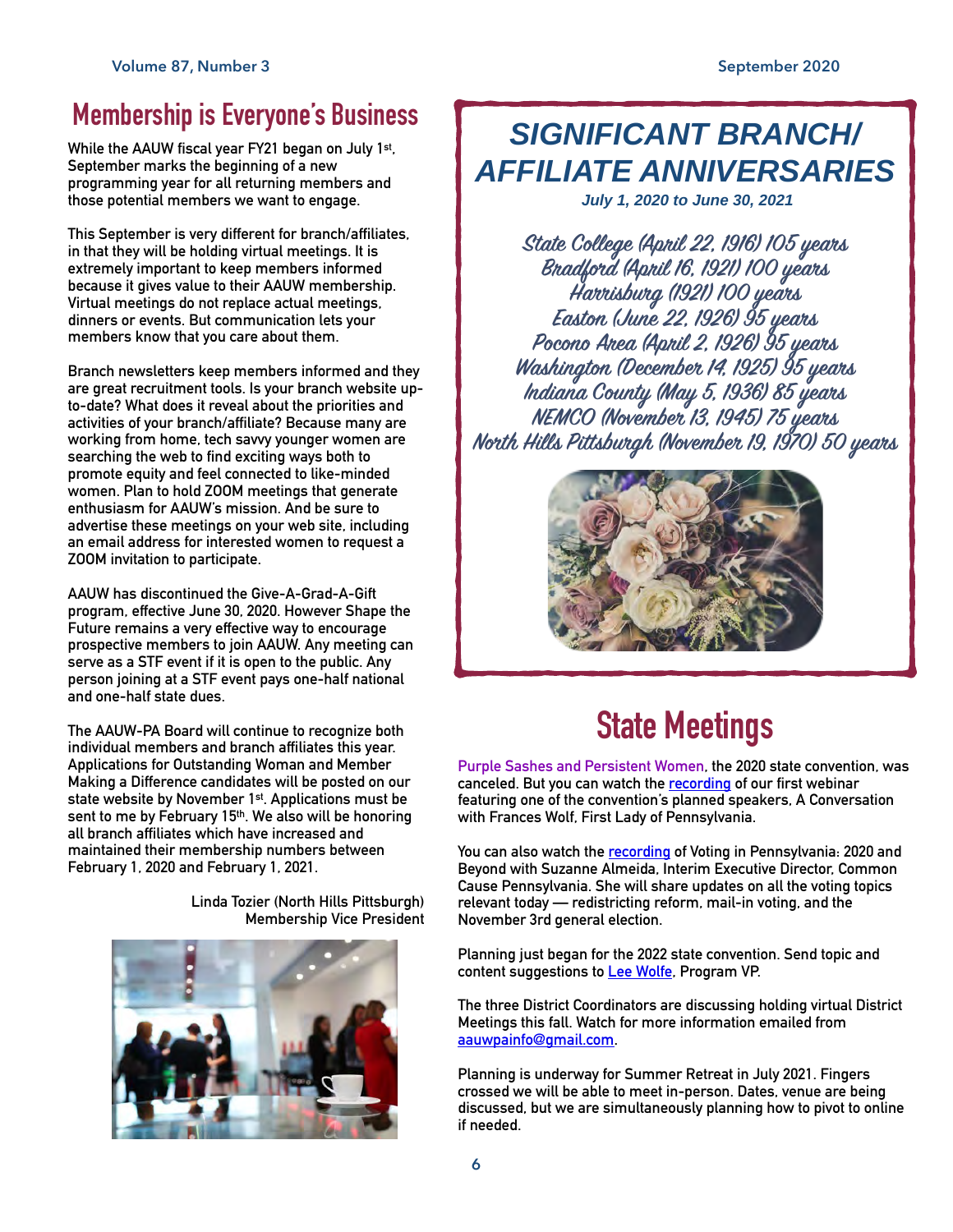#### **The Unequal Impact of COVID-19 on Communities**

**Since February, worldwide, we have learned so much about COVID-19, how it spreads, how it affects the body, and how it came to be. We've also learned a lot about how a pandemic affects those of us living through it. What we know now, after months of living within COVID-19, is that communities made up of people of color are being hit the hardest, and this further underscores that systemic racism in the US persists.** 

**In [this article from the end of May,](https://www.npr.org/sections/health-shots/2020/05/30/865413079/what-do-coronavirus-racial-disparities-look-like-state-by-state) New Orleans health officials say that their drive-through strategy wasn't working because the people they were trying to test did not have access to vehicles, being in such a low income neighborhood. When much of the country went into shelter-in-place and shut down, essential workers still had to get to work and continue working, even in the face of hazard. [Persons of](https://www.bls.gov/opub/reports/race-and-ethnicity/2018/home.htm)  [color are historically disproportionately represented in the "essential](https://www.bls.gov/opub/reports/race-and-ethnicity/2018/home.htm)  [worker" category,](https://www.bls.gov/opub/reports/race-and-ethnicity/2018/home.htm) filling roles in grocery stores, transportation services at a higher rate than their white counterparts, especially in areas with a higher population (and therefore more susceptible to an outbreak). These are just two examples of the ways small things can affect access, equity, and resources available. Some of these issues can be chalked up to logistics and support measures can be put in place, (for example, changing testing from drive-up to walkup) assuming that those in positions of power can take notice of the issue and work to create solutions.** 

**What can't be chalked up to logistics, and can't be fixed as easily, are the differences in healthcare and outcomes for white patients and persons of color patients. This continues to be the case in a COVID-19 world. [This statement from the American Hospital](https://www.aha.org/testimony/2020-05-27-testimony-disproportionate-impact-covid-19-communities-color)  [Association](https://www.aha.org/testimony/2020-05-27-testimony-disproportionate-impact-covid-19-communities-color) shares staggering numbers from Chicago, where African American patients account for more than half of all COVID-19 positive tests, and 72% of recorded virus-related deaths. Truly shocking, is that the African American population only makes up 32% of the city's population.** 

**So what can you do? I would encourage you to review some literature surrounding the care, support, and health of persons of color in our country.** 

- **• Use [The COVID Tracking Project's Racial Data Dashboard](https://covidtracking.com/race/dashboard) to view live data (with caution, as not all states report all information necessary to interpret).**
- **• Explore and promote resources for persons of color in your community.**
- **• [Review this article from the Center for American Progress](https://www.americanprogress.org/issues/women/reports/2020/04/23/483846/frontlines-work-home/)  [detailing the disproportionate economic effects of COVID-19 on](https://www.americanprogress.org/issues/women/reports/2020/04/23/483846/frontlines-work-home/)  [women.](https://www.americanprogress.org/issues/women/reports/2020/04/23/483846/frontlines-work-home/)**
- **• [Kaiser Family Foundation: Communities of Color at Higher Risk for](https://www.kff.org/coronavirus-covid-19/issue-brief/communities-of-color-at-higher-risk-for-health-and-economic-challenges-due-to-covid-19/)  [Health and Economic Challenges due to COVID-19](https://www.kff.org/coronavirus-covid-19/issue-brief/communities-of-color-at-higher-risk-for-health-and-economic-challenges-due-to-covid-19/)**
- **• [The Century Foundation: Racism, Inequality, and Health Care for](https://tcf.org/content/report/racism-inequality-health-care-african-americans/)  [African Americans](https://tcf.org/content/report/racism-inequality-health-care-african-americans/)**

**And as always, I welcome questions, comments, feedback, and would love to have a discussion with anyone regarding what you can do in your local area and the implications of COVID-19 on your underrepresented community members.** 

> **Jordan Glover (State College) Diversity & Inclusion Chair**

### **Vote November 3**

**Pennsylvania law allows vote by mail without an excuse. Here are the steps and dates for voting this fall.** 

**Step one - [Check your registration](https://www.pavoterservices.pa.gov/pages/voterregistrationstatus.aspx)**

**October 19: Last day to register to vote or update your voter registration.** [Register to vote](https://www.pavoterservices.pa.gov/Pages/VoterRegistrationApplication.aspx)

**October 27: Last day to apply for a mail-inballot. However, don't wait. Do it now!** [Apply for](https://www.pavoterservices.pa.gov/OnlineAbsenteeApplication/#/OnlineAbsenteeBegin)  [absentee or mail in ballot](https://www.pavoterservices.pa.gov/OnlineAbsenteeApplication/#/OnlineAbsenteeBegin)

**November 2:** [Find your polling place](https://www.pavoterservices.pa.gov/Pages/PollingPlaceInfo.aspx) **If you prefer to vote in person, be sure to check your polling place. Many were moved in the primary because of Covid-19.**

**November 3, 8pm: Deadline to return your voted mail-in-ballot. Complete your ballot and send it back in the postage paid return envelope as soon as you get it to avoid mail delays. Barbara Price (Lower Bucks)** 

**Public Policy Co-Chair**

#### WHEN WOMEN VOTE. WE CHANGE THE CONVERSATION.

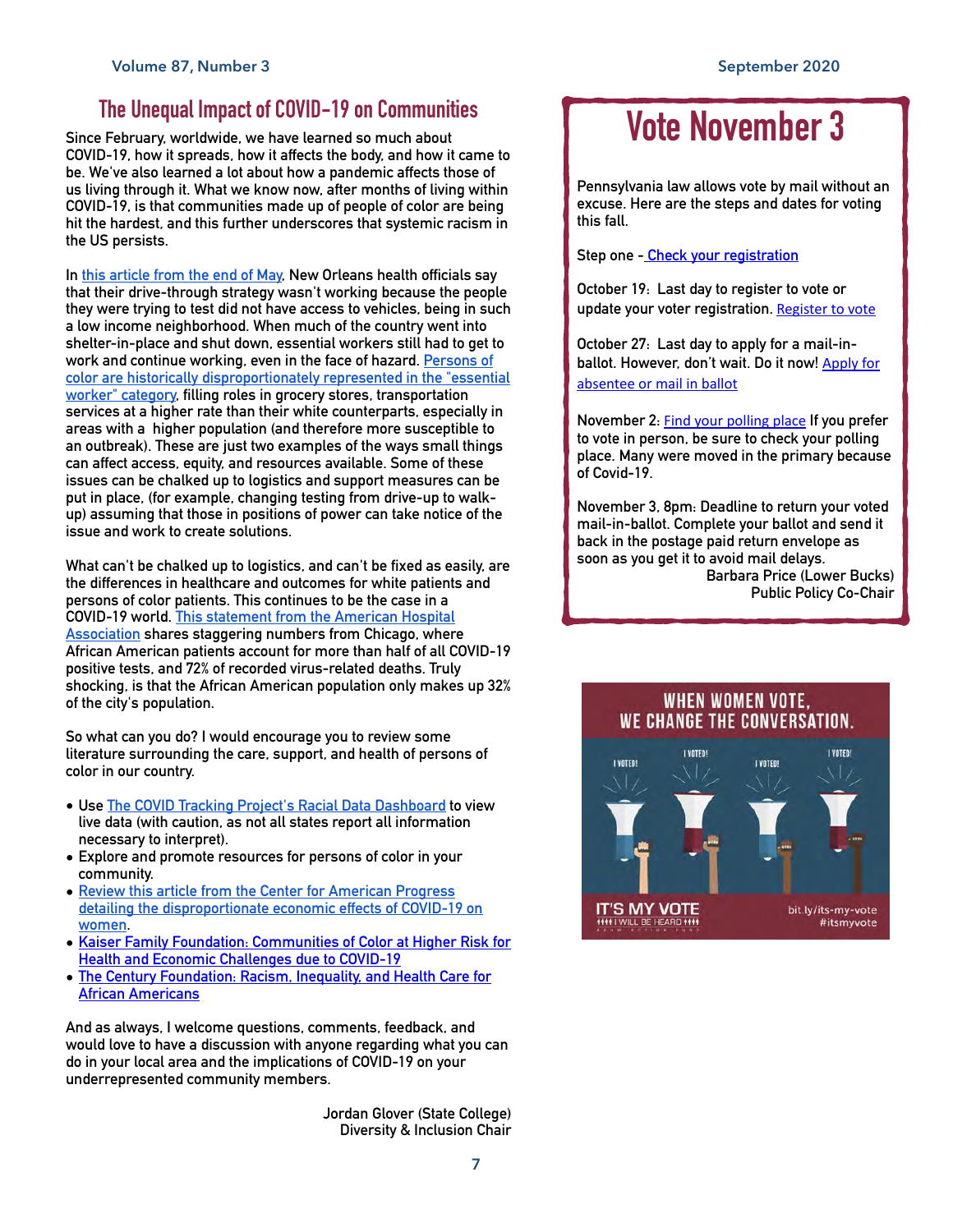## **2019-2020 Finance Report**

| AAUW PA 2019-2020<br>version 6 (06-30-20) |                                                                                           |             |                |  |  |
|-------------------------------------------|-------------------------------------------------------------------------------------------|-------------|----------------|--|--|
|                                           | 2019-2020                                                                                 | 2019-2020   |                |  |  |
| <b>Category Description</b>               | Budget                                                                                    | Actual      | Variance       |  |  |
| <b>INCOME</b>                             |                                                                                           |             |                |  |  |
| Dues                                      | \$14,726.00                                                                               | \$16,735.00 | \$2,009.00     |  |  |
| Interest Inc                              | \$30.00                                                                                   | \$48.00     | \$18.00        |  |  |
| Member Meeting - July                     | \$1,500.00                                                                                | \$1,640.00  | \$140.00       |  |  |
| <b>Member Meeting - April</b>             | \$13,675.00                                                                               | \$1,415.00  | (\$12,260.00)  |  |  |
| <b>NCCWSL Donations</b>                   | \$1,755.00                                                                                | \$2,595.00  | \$840.00       |  |  |
| <b>Transfer from Reserves</b>             | \$4,996.00                                                                                | \$4,996.00  |                |  |  |
| <b>TOTAL INCOME</b>                       | \$36,682                                                                                  | \$27,429    | ( \$9, 253.00) |  |  |
|                                           |                                                                                           |             |                |  |  |
| <b>EXPENSES</b>                           |                                                                                           |             |                |  |  |
| <b>AAUW Funds</b>                         | \$50.00                                                                                   | \$18.00     | \$32.00        |  |  |
| <b>Administrative Director</b>            | \$50.00                                                                                   |             | \$50.00        |  |  |
| <b>Archives</b>                           |                                                                                           | \$98.00     | (\$98.00)      |  |  |
| Equipment - Exhibit Material              |                                                                                           |             |                |  |  |
| Equipment - Name Tags                     | \$30.00                                                                                   |             | \$30.00        |  |  |
| <b>Finance Officer</b>                    | \$25.00                                                                                   | \$30.00     | $($ \$5.00)    |  |  |
| Membership                                | \$150.00                                                                                  | \$48.00     | \$102.00       |  |  |
| DCs - phone, travel, etc.                 | \$150.00                                                                                  |             | \$150.00       |  |  |
| Liability Insurance                       | \$300.00                                                                                  | \$325.00    | (\$25.00)      |  |  |
| Surveymonkey, Website, Zoom               | \$504.00                                                                                  | \$1,110.00  | (\$606.00)     |  |  |
| <b>Branch Handbook</b>                    |                                                                                           |             |                |  |  |
| Keystoner*                                | \$2,100.00                                                                                | \$1,992.00  | \$108.00       |  |  |
| <b>Board Meetings</b>                     | \$9,839.00                                                                                | \$3,526.00  | \$6,313.00     |  |  |
| <b>National Convention</b>                |                                                                                           |             |                |  |  |
| <b>NCCWSL Scholars</b>                    | \$4,095.00                                                                                | \$2,910.00  | \$1,185.00     |  |  |
| Public Policy - Lobby Day                 | \$500.00                                                                                  |             | \$500.00       |  |  |
| Public Policy - General                   | \$500.00                                                                                  | \$17.00     | \$483.00       |  |  |
| <b>CU Liaison</b>                         | \$100.00                                                                                  |             | \$100.00       |  |  |
| <b>SAC In-person Meeting</b>              | \$740.00                                                                                  |             | \$740.00       |  |  |
| <b>District Meetings</b>                  | \$300.00                                                                                  | \$56.00     | \$244.00       |  |  |
| <b>Board Visits to Branches</b>           | \$150.00                                                                                  |             | \$150.00       |  |  |
| State Program -- Draw the                 | \$1,000.00                                                                                | \$261.00    | \$739.00       |  |  |
| State Program - Work Smart                | \$574.00                                                                                  | \$506.00    | \$68.00        |  |  |
| <b>Member Meeting - Convention</b>        | \$17,461.00                                                                               | \$179.00    | \$17,282.00    |  |  |
| <b>Member Meeting - Convention</b>        | \$2,500.00                                                                                | \$962.00    | \$1,538.00     |  |  |
| <b>Member Meeting - April</b>             | \$600.00                                                                                  |             | \$600.00       |  |  |
| Member Meeting - July                     | \$4.151.00                                                                                | \$3,846.00  | \$305.00       |  |  |
| <b>TOTAL EXPENSES</b>                     | \$45,869                                                                                  | \$15,884    | \$29,985.00    |  |  |
| <b>OVERALL TOTAL</b>                      | -\$9,187                                                                                  | \$11,545    |                |  |  |
|                                           | *Keystoner includes payments made and<br>deductions from prepaid USPS bulk permit account |             |                |  |  |

| <b>PREPAID EXPENSES/</b><br><b>DEPOSITS</b>                | Income      | Expense          |
|------------------------------------------------------------|-------------|------------------|
| <b>Prepaid Dues</b>                                        | \$6940.00   |                  |
| Prepaid Registration July Mtg.                             | \$0.00      |                  |
| Wineglasses                                                | \$8.92      |                  |
|                                                            |             |                  |
| Cash & Investments:<br>Account Balances - As of<br>6/30/20 |             |                  |
| <b>Bank Accounts</b>                                       |             |                  |
| <b>AAUW-PA Checking Account</b>                            | \$18,153.23 |                  |
| <b>Money Market</b>                                        | \$11,580.78 |                  |
| <b>TOTAL Bank Accounts</b>                                 | \$29.734.01 |                  |
|                                                            |             |                  |
| <b>Asset Accounts</b>                                      |             |                  |
| <b>Post Office Bulk Permit</b><br>Account                  | \$167.70    |                  |
| PayPal                                                     |             |                  |
| CD2                                                        | \$41.157.37 | matures 8/5/2020 |
| <b>TOTAL Asset Accounts</b>                                | \$41,325.07 |                  |
|                                                            |             |                  |
| <b>OVERALL TOTAL</b>                                       | \$71.059.08 |                  |

**Mary Jo Buckwalter (Doylestown) Finance Officer**

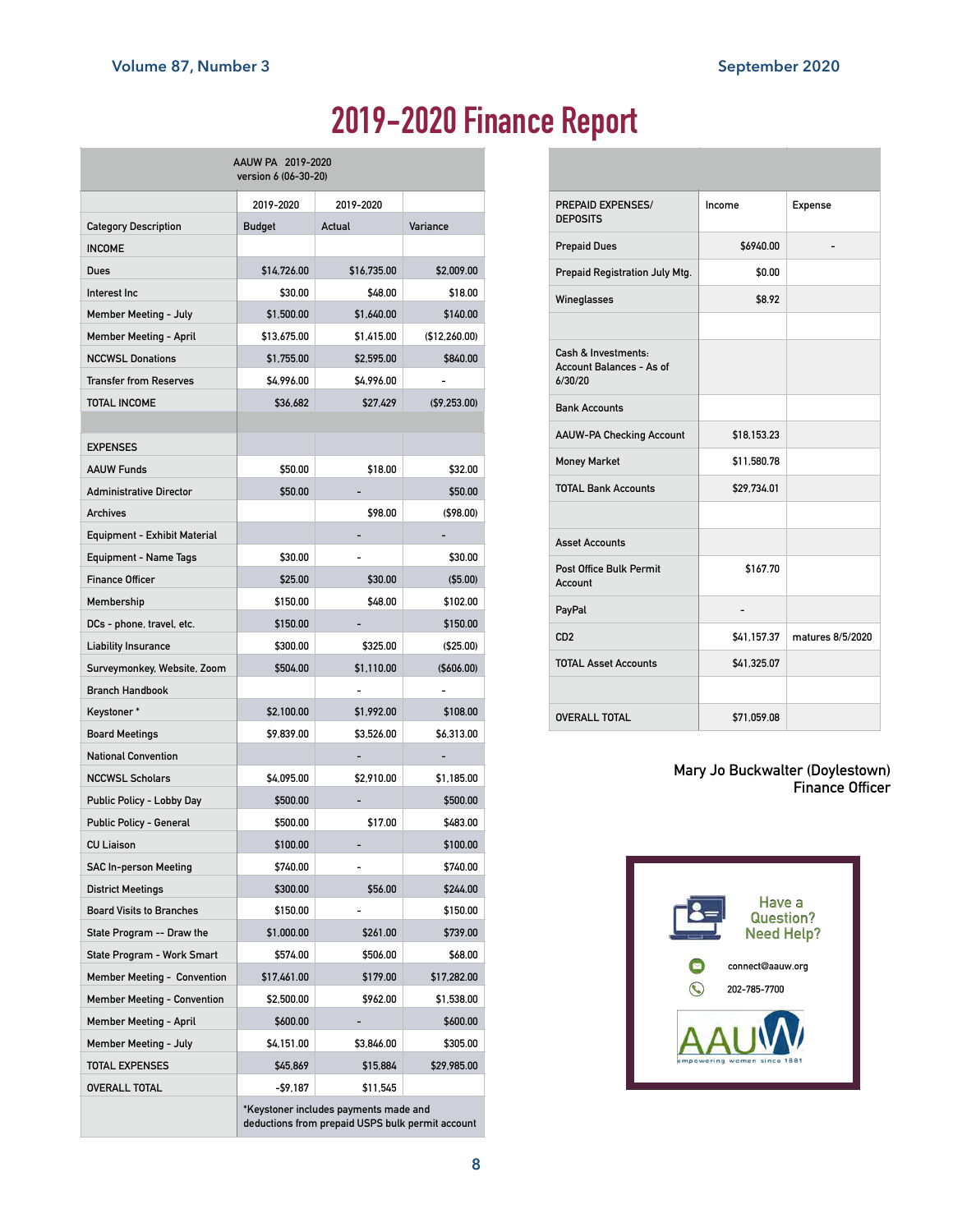#### AAUW-PA BOARD MEMBERS

| President                              | Ann Pehle (Carlisle)<br>aauwpa.president@gmail.com                  |  |
|----------------------------------------|---------------------------------------------------------------------|--|
| Program VP                             | Lee Wolfe (Lansdale)<br>aauwpapyp@gmail.com                         |  |
| <b>Membership VP</b>                   | Linda Tozier (North Hills Pittsburgh)<br>aauwpamembership@qmail.com |  |
| Secretary                              | Ajla Glavasevic Laussegger (National)<br>aauwpasecretary@gmail.com  |  |
| <b>Finance Officer</b>                 | Mary Jo Buckwalter (Doylestown)<br>aauwpafinance@gmail.com          |  |
| <b>AAUW Funds Chair</b>                | Deb Roney (Huntingdon)<br>aauwpaaauwfunds@gmail.com                 |  |
| <b>Administrative Director</b>         | Pat Byerly (Pittsburgh)<br>aauwpaad@gmail.com                       |  |
| <b>College/University Liaison</b>      | Peggy Schmiedecke (North Hills Pittsburgh)<br>aauwpacu@qmail.com    |  |
| <b>District Coordinator (East)</b>     | Eva Kaufmann (West Chester-Chester County)<br>aauwpaeast@gmail.com  |  |
| <b>District Coordinator (Central)</b>  | Sue Johnston (State College)<br>aauwpacentral@gmail.com             |  |
| <b>District Coordinator (West)</b>     | Paula Tomko (Johnstown)<br>aauwpawest@gmail.com                     |  |
| <b>Keystoner Editor</b>                | <b>Peggy Jennings (Carlisle)</b><br>aauwpakeystoner@qmail.com       |  |
| <b>Public Policy</b><br>Co-Chair       | Barbara Price (Lower Bucks)<br>aauwpapp1@gmail.com                  |  |
| <b>Public Policy</b><br>Co-Chair       | Jacqui Rogers (Doylestown)<br>aauwpapp2@gmail.com                   |  |
| <b>Nomination Chair</b>                | Deb Roney (Huntingdon)<br>aauwpanominations@gmail.com               |  |
| <b>Conference Coordinator</b>          | Barb Zaborowski (National)<br>aauwpaconfcoord@gmail.com             |  |
| Conference Registrar                   | <b>Open</b>                                                         |  |
| <b>Diversity &amp; Inclusion Chair</b> | Jordan Glover (State College)<br>aauwpadiversity@gmail.com          |  |
| <b>Bylaws Chair</b>                    | Susan Nenstiel (Allentown)<br>aauwpabylaws@gmail.com                |  |
| <b>Archives Chair</b><br>(Off Board)   | <b>Linda Robbins (Allentown)</b><br>aauwpaarchives@gmail.com        |  |

### **Call for Nominations**

**The AAUW-PA State Board is seeking nominations for the following officers for a two-year term from 2021-2023:** 

**Membership Vice-President: The membership vice president is specifically responsible for planning, coordinating, implementing, and reporting membership activities.** 

**Secretary: The secretary shall record and keep minutes of all business, board, and special meetings and is the member designated to record and make available upon request the minutes of each meeting and board meeting. The secretary shall perform such other duties as the president and board shall direct.** 

**Finance Officer: The finance officer shall be responsible for collecting, distributing, and accounting for the funds of the Affiliate and for meeting specific deadlines. The finance officer shall serve as custodian of all funds and securities and as the designated contact for finance to AAUW.** 

**The state board meets four times annually: in July, October, January, and April (at the State Convention or Annual Meeting). The January meeting is typically held on Zoom or by conference call. Other meetings will be in person or virtual, as conditions warrant. Board expenses related to the position and for attendance at meetings are reimbursed by AAUW-PA.** 

**If you are interested in serving on the state board in any of these capacities or would like to nominate someone, please complete the Candidate Application that will be posted online and in the October FYI and return it, along with a well-focused head shot, to Deb Roney ([aauwpanominations@gmail.com;](mailto:aauwpanominations@gmail.com) 814-667-4479) no later than October 15, 2020.** 

**9**

**Deb Roney (Huntingdon) Nominating Committee Chair**